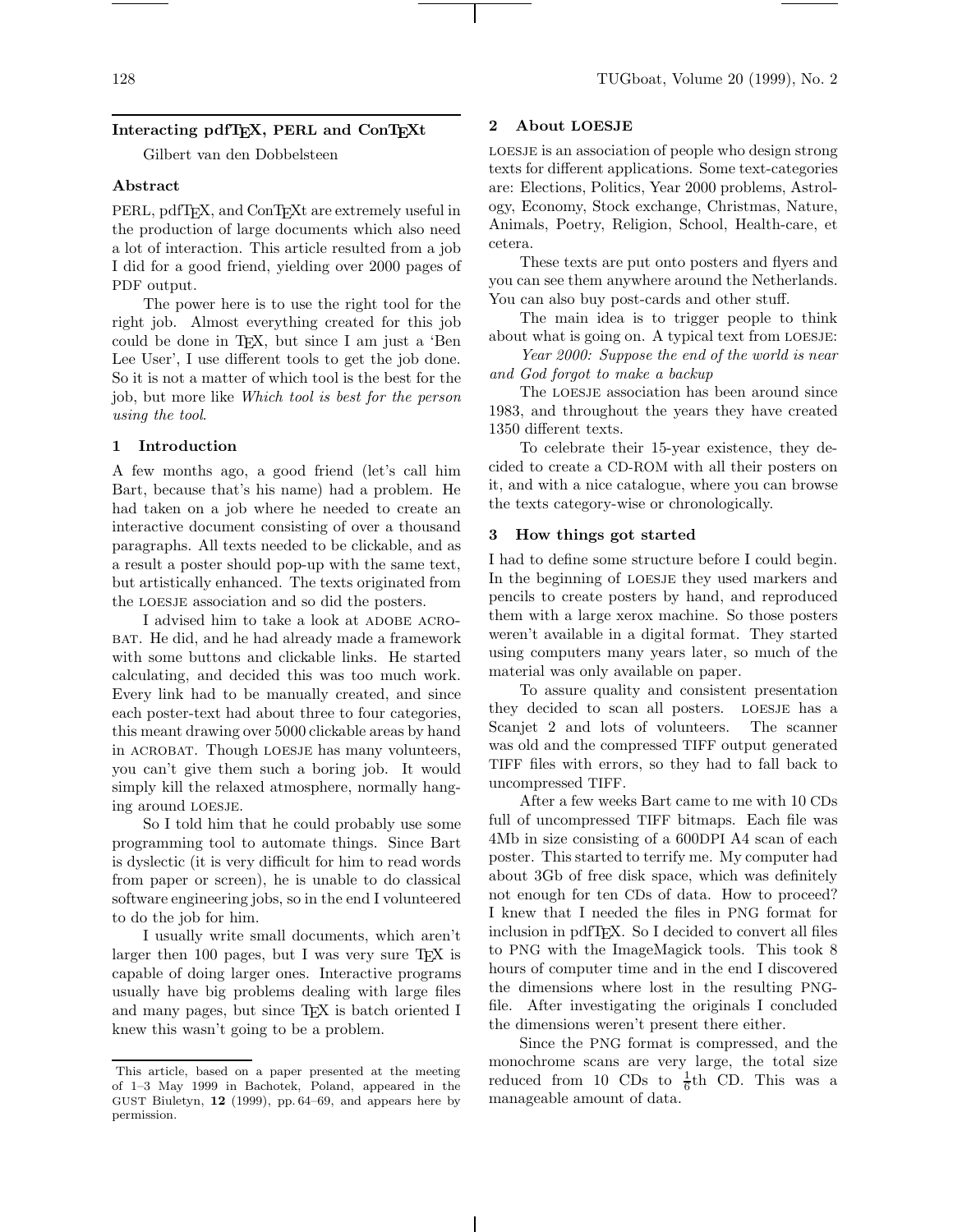TUGboat, Volume 20 (1999), No. 2 129

# 3.1 Texts and categories

Besides the scanning of the actual posters, I needed the actual texts that were on the posters.

One text-file contains the lines of text for each poster. To keep things simple, loesje keyed in all the data. A typical entry looks like this:

N199312C Actual text, perhaps sevaral lines

#### long [3\7\13]

The above means: The file N199312C.PNG is the actual poster containing this text, the year is 1993, the month is December (12) and this is the third poster (C) in that month. The poster falls in three categories: 3, 7 and 13.

The resulting typeset layout should observe the new- and empty lines in the files.

To convert the category numbers to actual category names there was another text file: cat.txt. This file looked something like this:

Alien

```
9 Common
      10 Astrology
      11 Space
Future
      72 Common
      73 Dreams/ideals
      74 Plans
```

```
75 2002
```
The above means: The main category 'Alien' contains the subcategories: Common (9), Astrology (10), and Space (11). The main category 'Future' contains the subcategories: Common (72), Dreams/ ideals (73), Plans (74), and 2002 (75).

These files are fairly easy to scan with PERL. The scanning code is just a screen or two. After each text definition is scanned, a PERL object is constructed with the following attributes:

Year The year of the poster.

Month The month of the poster.

Categories An array containing the category numbers for this particular poster.

Text The actual text.

All the poster objects are put into a hash (a key-value pair array) where the key is the unique poster number (like N199312C).

After the scanning and building of the hash is complete the output-files are constructed.

#### 4 Using different tools

I am a tool-guy. I use whatever tool that I know could do the job easily. The advantage here is obvious: the right tool for the right job gets the work done more quickly. There's also a disadvantage: I usually do not know the exact ins-and-outs of a tool. I know little of TEX, in fact the way TEX 'thinks' is definitely not my way. I see TEX as an enhanced M4 macro-processor, with weird syntax, nice output and unlimited possibilities.

Do not blame me for my limited vision of this powerful typesetting engine, it is just the way I work with it. My macros are not nice and I usually overlook powerful features, but they get the job done I hope. As I write macros (in any language, be it T<sub>F</sub>X or PERL) I experiment until the result is what I want. If the used tool can't do the job for me (usually because I am too stupid to find the right keywords) then I'll try another tool until the results are satisfactory.

The same story holds for PERL. If a take a look at the packages that come with PERL I am amazed by the possibilities. You can even write webservers in PERL with just a few lines of code. I used PERL before to convert structured text documents to PDF and HTML with everything cross-linked and it is definitely a very powerful tool for doing system stuff like messing with files, directories and contents of files.

PERL and T<sub>F</sub>X have something in common: both are a bit weird, though PERL looks more like a conventional programming language to me. To achieve things in both tools, you can use several mechanisms and language constructs. This is better accepted in the PERL world than in the T<sub>E</sub>X world. I sometimes overhear conversations about T<sub>E</sub>X where people are trying to convince each other that their way is the best way to do it. I do not believe in such a concept. The best way to achieve things is the way that generates the most fun and gets the job done.

#### 5 PERLing it away

This section should definitely not be read by any advanced T<sub>EX</sub> user and specifically any ConT<sub>EX<sup>t</sup></sup></sub> user. That's because they would claim that all this structurizing I did could easily be done from within ConT<sub>E</sub>Xt. Okay, I admit that is very true, and Con-TEXt does support a lot of usable stuff for me. The only problem is that I don't know them well enough.

Using PERL to scan the files was easy. Generating the output however was more difficult.

I first needed to know what kind of browsing these LOESJE guys would need. They wanted two things:

1. Chronological. You can browse through the poster-texts sorted on date. Below should be a button-bar with the available years, and above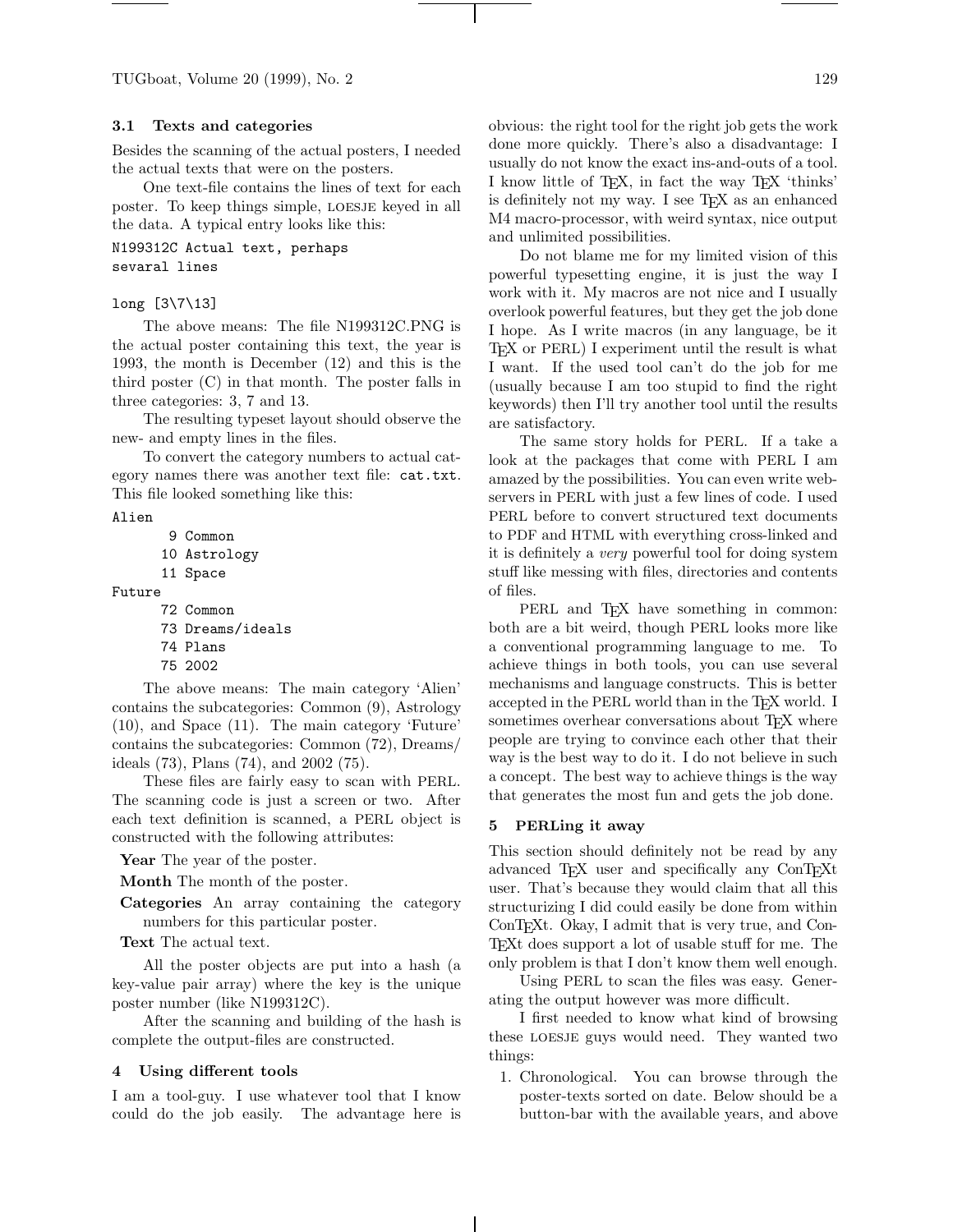that a button-bar with the months in that year. Each poster-text will be included once.

2. Categorial. It is similar to the chronological but organized by main- and subcategories.

So I decided to use a section/subsection mechanism as found in IATFX.

A sample of the output:

\\YEAR{1993} \\MONTH{January} \startposter{N199312C} Hi there, this is some poster text \stopposter

The macros \startposter and \stopposter should do all the work (I'll come back to those later).

# 6 Using ConTEXt to do the layout

Many of you probably know ConTEXt as a very powerful program for creating interactive documents. If you don't believe me, try it for yourself. The trouble with ConTEXt is finding the right way to do it. There are usually several.

Almost all of the features found in the PDF specifications can be used. In some aspects ConTEXt defines more functionality than PDF has to offer. The whole concept behind ConTEXt is well thoughtout and Hans Hagen is a true wizard when it comes to functionality and completeness. If you have a nice generic package or add-on, Hans is willing to integrate it in ConT<sub>EX</sub>t given the time. Modularity in ConTEXt is something weird, because the package is large and monolithic. In fact the basic services in ConTEXt are rather limited when it comes to 'I want to write an article'. But once you get the hang of it you discover that customizing things is a breeze, compared to whatever I've ever encountered in T<sub>EX</sub> miracle land. You do not need to know a lot about TEX (which is definitely a big plus) and it usually works the way you expect. And if you're not certain about the correctness of the output, you simply turn on the visual debugger,<sup>1</sup> and you can actually see where you forgot that extra percent sign, yielding that unwanted space.

#### 6.1 Defining the layout

Take a look at figure 1. It is the basic layout. All the screens in the product are similar to this one, so I designed a basic layout to create this.

Defining the layout is simple. You first setup the papersize:



Figure 1: Basic layout

\setuppapersize

[S6]

The S6 means: Screen based papersize. It is similar to A4, except that the width is 600pt and the height is 450pt. ConTEXt sets up margins and automatically calculates the text-area. For screenbased layout, there's one thing for sure: Whatever ConTEXt calculates, it is never what you want. (It works fine for paper-based output.)

So now let's setup the areas to be used:

\setuplayout

```
[topspace=24pt,
header=0pt,
footer=0pt,
bottomdistance=10pt,
bottom=28.8pt,
topdistance=8pt,
top=10pt,
backspace=12pt,
margin=0pt,
edgedistance=12pt,
rightedge=110pt,
height=fit,
width=fit]
```
What does this all mean?

- There is 24pt of space on the top, before the text-area begins.
- There is no header text (above the text) or footer text (below the text). These are usually used to put in page numbers of chapter headings. I don't need them for screen-layout.
- There is bottom-text below the text-area; its height is 28.8pt. There is also top-text above the text, height 10pt.
- There are no margins.

<sup>1</sup> Editor's note: This debugger is neat stuff see the article by Hans Hagen in TUGboat 19(3) (September 1998), pp. 311ff.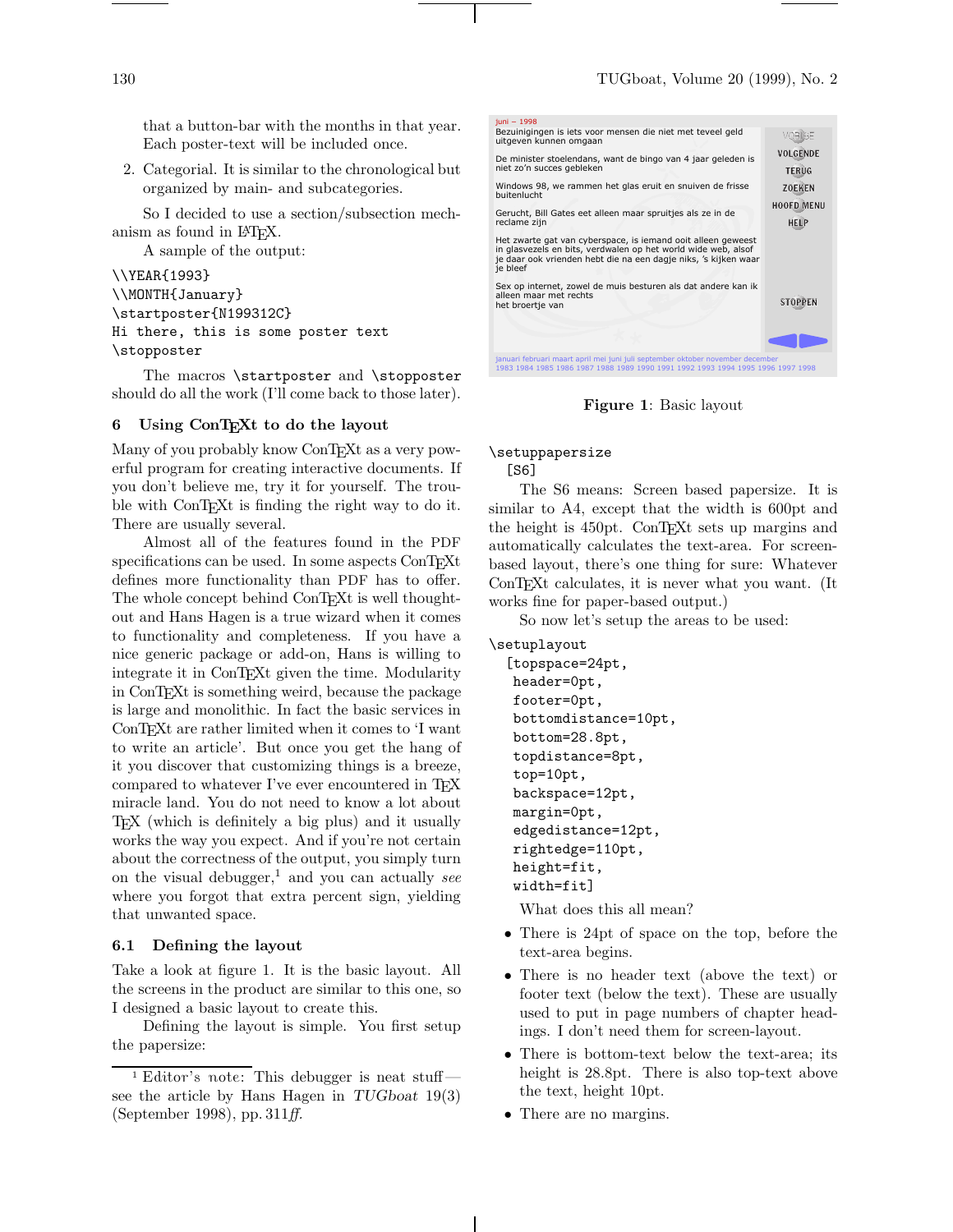TUGboat, Volume 20 (1999), No. 2 131

- The distance from the text-area to the edge is 12pt. The width of the right edge is 110pt.
- And finally we say: 'Dear ConTEXt, I do not know what the width and height of the textarea should be, so calculate them based on the given settings'.

That's about it. After that you can verify what you have done by saying: \showframe. ConTEXt then draws some frames where you defined them, so you can actually see what is going on. See figure 2.

| paperheight           | 15.81345cm | 450,0pt             | paperheight                             |  |
|-----------------------|------------|---------------------|-----------------------------------------|--|
| paperwidth            | 21.0846cm  | 600.0pt             | \paperwidth                             |  |
| printpaperheight      | 29.69577cm | 845.04684pt         | \printpaperheight                       |  |
| printpaperwidth       | 21.0846cm  | 600.0pt             | \printpaperwidth                        |  |
| topspace              | 0.84338cm  | 24.0pt              | \topspace                               |  |
| backspace             | 0.42169cm  | 12.0 <sub>pt</sub>  | backspace                               |  |
| height                | 13.39574cm | 381.2pt             | \makeupheight                           |  |
| width                 | 15.95401cm | 454.0pt             | \makeupwidth                            |  |
| textheight            | 13.39574cm | 381.2pt             | \textheight                             |  |
| textwidth             | 15.95401cm | 454.0pt             | \textwidth                              |  |
| qo:                   | 0.35141cm  | 10.0 <sub>pt</sub>  | \topheight                              |  |
| topdistance           | 0.28113cm  | 0.0 <sub>pt</sub>   | \topdistance                            |  |
| header                | 0.0cm      | 0.0 <sub>pt</sub>   | \headerheight                           |  |
| headerdistance        | 0.0cm      | 0.0 <sub>pt</sub>   | \headerdistance                         |  |
| <b>footerdistance</b> | 0.0cm      | 0.0 <sub>pt</sub>   | \footerdistance                         |  |
| footer                | 0.0cm      | 0.0 <sub>pt</sub>   | \footerheight                           |  |
| hottomdistance        | 0.35141cm  | 0.0 <sub>pt</sub>   | <i><u><b>\bottomdistance</b></u></i>    |  |
| bottom                | 1.01205cm  | 28.8pt              | <i><b>\bottomheight</b></i>             |  |
| eftedge               | 0.0cm      | 0.0 <sub>pt</sub>   | \leftedgewidth                          |  |
| eftedgedistance       | 0.0cm      | 0.0 <sub>pt</sub>   | \leftedgedistance                       |  |
| eftmargin             | 0.0cm      | 0.0 <sub>pt</sub>   | \leftmarginwidth                        |  |
| eftmargindistance     | 0.0cm      | 0.0 <sub>pt</sub>   | <i><u><b>leftmargindistance</b></u></i> |  |
| rightmargindistance   | 0.0cm      | 0.0 <sub>pt</sub>   | \rightmargindistance                    |  |
| rightmargin           | 0.0cm      | 0.0 <sub>pt</sub>   | \rightmarginwidth                       |  |
| rightedgedistance     | 0.42169cm  | 0.0 <sub>pt</sub>   | \rightedgedistance                      |  |
| rightedge             | 3.86551cm  | 110.0 <sub>pt</sub> | \rightedgewidth                         |  |
| bodyfontsize          |            | 12.0 <sub>pt</sub>  | \globalbodyfontsize                     |  |
| line                  |            | 2.8 <sub>ex</sub>   | \normallineheight                       |  |
| height                |            | .72                 | \strutheightfactor                      |  |
| depth                 |            | .28                 | \strutdepthfactor                       |  |
| topskip               |            | 1.0                 | \topskipfactor                          |  |
| maxdepth              |            | 0.4                 | \maxdepthfactor                         |  |

Figure 2: Empty layout

The resulting PDF file still has a problem though: the layout is OK, but the page size is still A4. To overcome this you say:

```
\setupinteractionscreen
  [option=max,
   width=fit,
```
height=fit]

This more or less means: Open the document in full-screen, and make the width and height fit to the calculated values.

#### 6.2 Defining backgrounds

I have now defined a simple white page, so let's enhance it with background colors and graphics. If you do this the traditional way, by drawing something in the output routine, before you actually shipout the page you will have a problem: The resulting file will contain the graphics images on each and every page. That is not very efficient, since the background images are a total of 73Kb. If you multiply that by the number of pages (about 800) you will get a pdf file of 60 Megabytes. All of this while you know for sure that PDF supports something that's called objects to do the job properly.

Luckily you don't have to worry about that. You simply use and include as many figures as you like. If ConTEXt sees you've actually used the figure before, it won't include it again. It will simply creates a reference to the figure. So each figure is included only once.

First we define a background color for the entire page:

\setupbackground

```
[page]
[background=color,
```
backgroundcolor=pagebackgroundcolor]

So what is pagebackgroundcolor you might ask. Well:

\definecolor

[pagebackgroundcolor]  $[r=.9, g=.9, b=.9]$ 

Easy ha? You can probably guess how to define CMYK colors. The right edge has a similar background color, but with a little different setup:

# \setupbackgrounds

[text][rightedge] [background=color, backgroundcolor=edgebackgroundcolor]

So now for the picture in the text-area. This is a bit more difficult, because this works with overlay techniques:

```
\defineoverlay
  [world]
  [{\externalfigure
    [world]
    [width=\overlaywidth,
      height=\overlayheight]}]
```
\setupbackgrounds [text][text] [background={color,world}, backgroundcolor=textbackgroundcolor]

What's this? We are defining two backgrounds here, a color, and a picture that comes from the file world.eps. The order of specification defines the overlaying. I do not know if there are any limits here but knowing Hans there is probably no real limit to the number of backgrounds you can stack upon each other.

Also note the sizing of the image. The image is a bitmap converted to an .eps file (using CorelDraw) and has some transparency. You only need to get the aspect ratio of the .eps file correct, and Con-TEXt automatically scales the image to the width and height of the text area.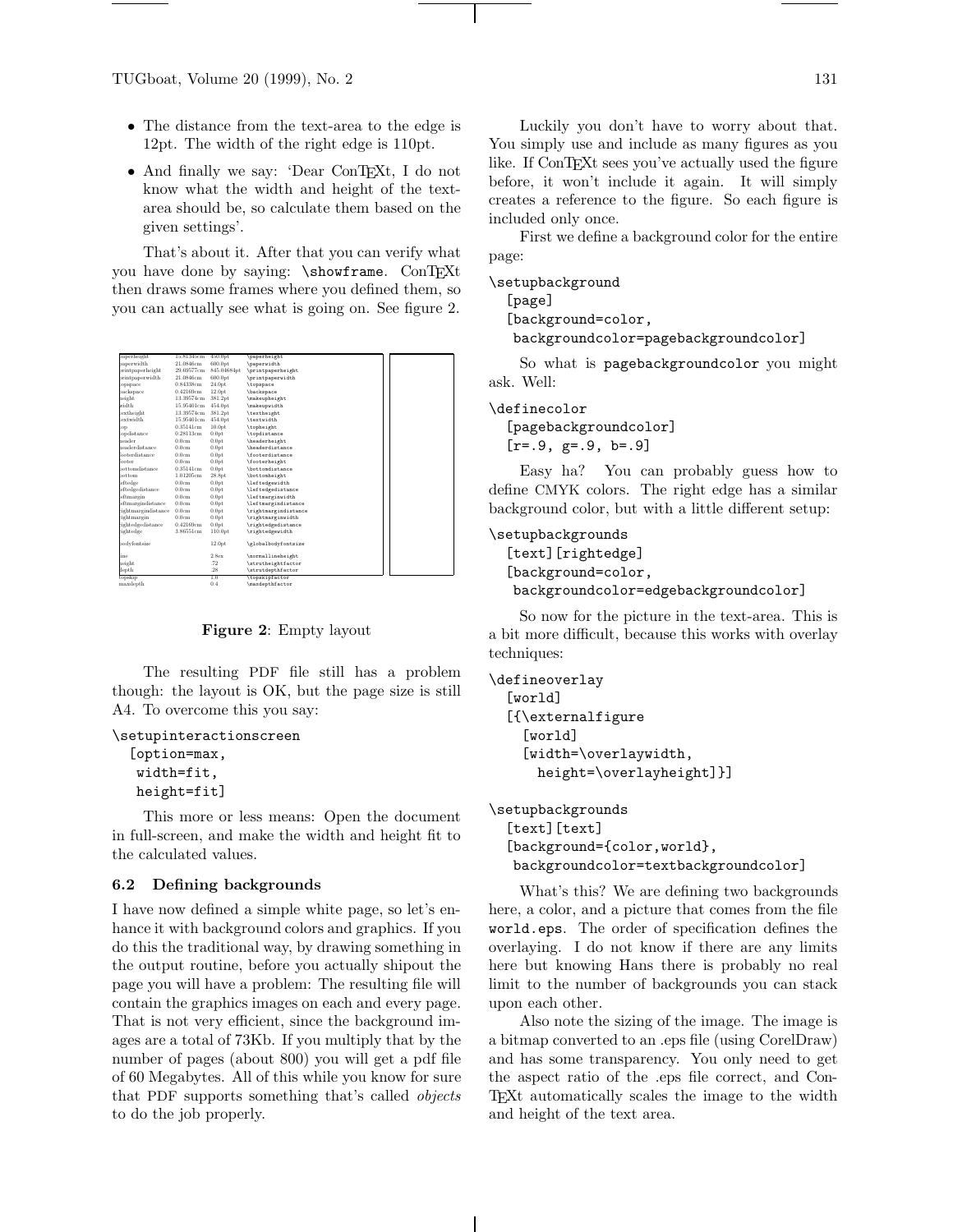# 6.3 Defining the right-edge navigation bar

The navigation bar on the right contains many buttons stacked above each other. The normal command to do this is \button. But since the buttons have backgrounds I needed to define the backgrounds first. The trick is this: You first define what you want to have, put it all in a box and then you say to ConTEXt:

```
\setuptexttexts
```
[edge]

```
[][\ButtonList]
```
This means: The content of the left edge is empty, and the right edge contains **\ButtonList**.

\ButtonList is defined as follows (some buttons are left out here to save some space):

```
\def\ButtonList{%
```

```
\hbox to \rightedgewidth{\vbox to \vsize
  {\midaligned{\previousbutton}\par
```

```
\midaligned{\nextbutton}\par
```

```
...
\vfill
\midaligned{\stopbutton}\par
\vfill
\midaligned{\PrevNextBar}\par
\{vss\}}}
```
To define a button:

```
\def\previousbutton{%
 \button
    [frame=off,
      width=104bp,
      height=25bp,
      background=previous]
      {}
      [previouspage]}
```
There is no frame around the button, because I supplied a picture. The button contains no text (the empty braces {}), and when someone presses the button, the previous page should be displayed. All buttons are created this way.

Now there is one little speciality here: the \PrevNextBar command. When a series of texts is displayed, and they don't fit on a single screen, a button automatically appears indicating that there is more to see in this series. Now I wanted those buttons to be smart: On the first page you only see a button to go to the next page, and in the last page of a series you only see a button to go to the previous page. The pages in between (if any) have both buttons enabled.

Again ConTEXt helps me out here. There is something called sub-page numbering. I setup subpage numbering by series, and when placing the buttons I ask ConTEXt how many pages there are in this series. Based on that, and the current subpage number, I include the correct buttons:

# \def\PrevNextBar%

```
{\ifnum\nofsubpages>1
   % all right, we need some buttons
   % here
   \ifnum\subpageno=1
     % This is the first page so only
     % include the right button
     \framed
       [frame=off,
         width=\arrowwidth,
         height=25bp]{}\hss
       \arrowrightbutton%
   \else\ifnum\subpageno=\nofsubpages
     % This is the last page, so only
     % include the left button
     \arrowleftbutton\hss
   \else
     % We are somewhere in between
     % include both buttons
     \arrowleftbutton\hss
     \arrowrightbutton%
   \fi\fi
 \else
   % No sub pages, so no buttons
   \framed
     [frame=off,
       height=25bp,
       width=\rightedgewidth]
     {}
 \fi}
 Now that's a nice trick, isn't it?
```
# 6.4 Defining the bottom navagation bar

The bottom navigation bar is a bit more difficult, since it contains data from the actual data-file itself. Since all years and months are placed in lists, I can easily extract that information and put it anywhere I want. I only provide the details here, the actual commands to setup texts in the bottom area are similar to the right-edge button bar. It consists of two vboxes, a box for the months and one for the years.

```
\def\YearMonthList{%
```

```
\vbox to \bottomheight{%
  \vbox{%
    \placelist
      [MONTH]
      [variant=none,
       criterium=YEAR,
       command=\SIMPLE,
```